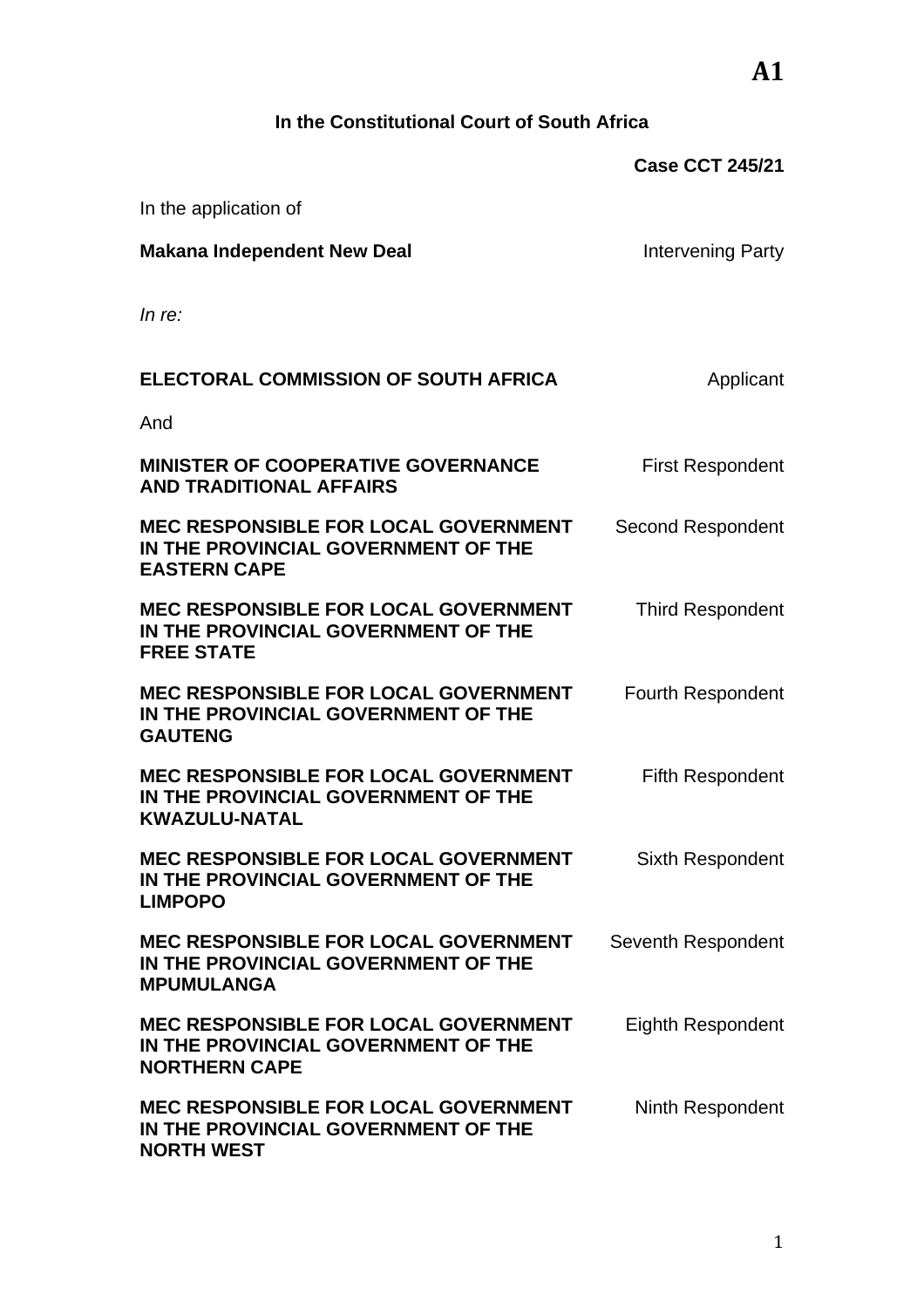#### **MEC RESPONSIBLE FOR LOCAL GOVERNMENT IN THE PROVINCIAL GOVERNMENT OF THE WESTERN CAPE**

Tenth Respondent

#### **SOUTH AFRICAN LOCAL GOVERNMENT ASSOCIATION**

Eleventh Respondent

# **Notice of motion**

**TAKE NOTICE THAT** Makana Independent New DEAL (**MIND**) hereby applies to this court in the following terms:

- 1. granting leave to the intervener to intervene as a respondent in terms of Rule 8 of this Court's Rules;
- 2. MIND is granted the right to present written submissions and oral argument at the hearing of this matter; and
- 3. directing that the affidavit of PHILIP MACHANICK be admitted as founding papers on behalf of the twelfth respondent.

TAKE FURTHER NOTE THAT in view of the short timelines, MIND simultaneously applies for an alternative order in the following terms:

- 1. All parties and candidates campaigning during any elections held during the Covid-19 pandemic should adhere to Covid-19 regulations then applicable;
- 2. the Applicant should update the Electoral Code of Conduct to make explicit extreme sanctions for any party or candidate violating Covid-19 safety regulations;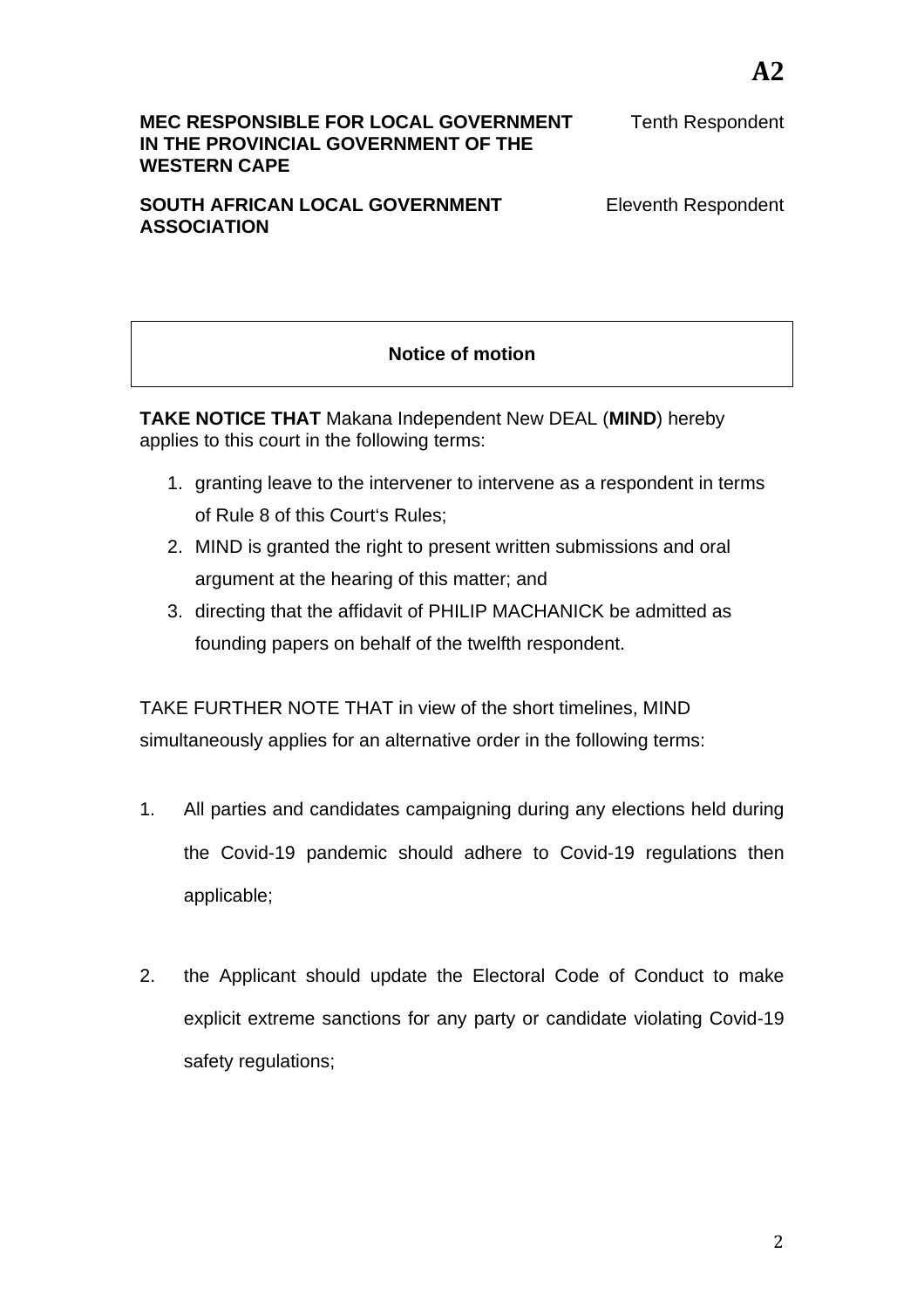- 3. the Applicant should immediately set in motion steps to ensure free data and local radio station access as outlined in the Founding Affidavit (paragraph 29); and
- 4. this Court assume ongoing supervisory jurisdiction, requiring the Applicant to report to the Court periodically on its progress in arranging pandemic-safe and constitutionally-compliant local government elections by the currently-gazetted date.

TAKE FURTHER NOTE THAT The Founding Affidavit of PHILIP MACHANICK will be used in support of this application and if granted will serve as an affidavit in these proceedings.

TAKE NOTICE FURTHER that the applicant will accept notice and service of all documents in these proceedings at the address set out below.

## **KINDLY ENROL THE MATTER FOR HEARING ACCORDINGLY**

SIGNED AT MAKHANDA ON 11 AUGUST 2021

 $\sqrt{2}$ 

PHILIP MACHANICK 51 Market Street Makhanda 6139 Tel: 046-633-3712 Email: philip.machanick@gmail.com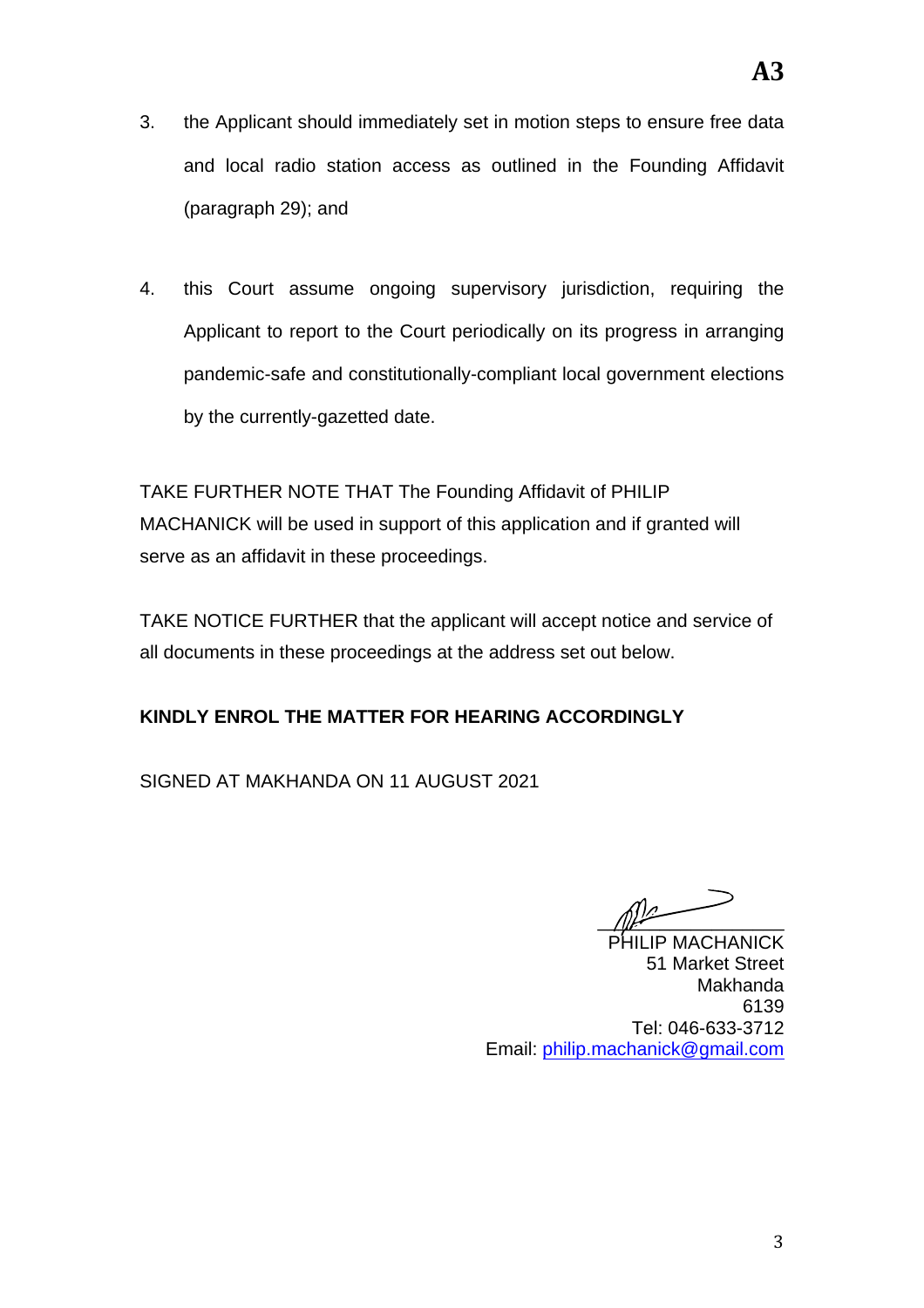TO: THE REGISTRAR OF THE CONSTITUTIONAL COURT, JOHANNESBURG

#### **AND TO: MOETI KANYANE INCORPORATED**

Attorneys for the Applicant First Floor, Block D Corporate 66 Office Park 269 Von Willich Street Die Hoews **CENTURION** Tel: 012-003-6571 Email: moeti@kanyane.co.za / mashudu@kanyane.co.za Ref: M Kanyane/BC?M00232 **C/O RAMS INCORPORATED** Nonth Floor, Fredman Towers 13 Fredman Drive

Sandton Tel: 011-883-2234/6 Ref: Mr W Moeketsane (SERVICE BY EMAIL)

## **AND TO: THE MINISTER OF COOPERATIVE GOVERNANCE AND TRADITIONAL AFFAIRS**

First Respondent 87 Hamilton Street Arcadia **PRETORIA c/o THE STATE ATTORNEY** SAAU Building316 Thabo Sehume Street **PRETORIA** Eemail: ichowe@justice.gov.za / stateattorneypretoria@justice.gov.za

(SERVICE BY EMAIL)

**AND TO: THE MEC RESPONSIBLE FOR LOCAL GOVERNMENT IN THE PROVINCIAL GOVERNMENT OF THE EASTERN CAPE**

Second Respondent Tyamzashe Building Phalo Avenue Civic Square **BHISHO** Email: mzwake.clay@eccogta.gov.za / nnothoko@gmail.com (SERVICE BY EMAIL)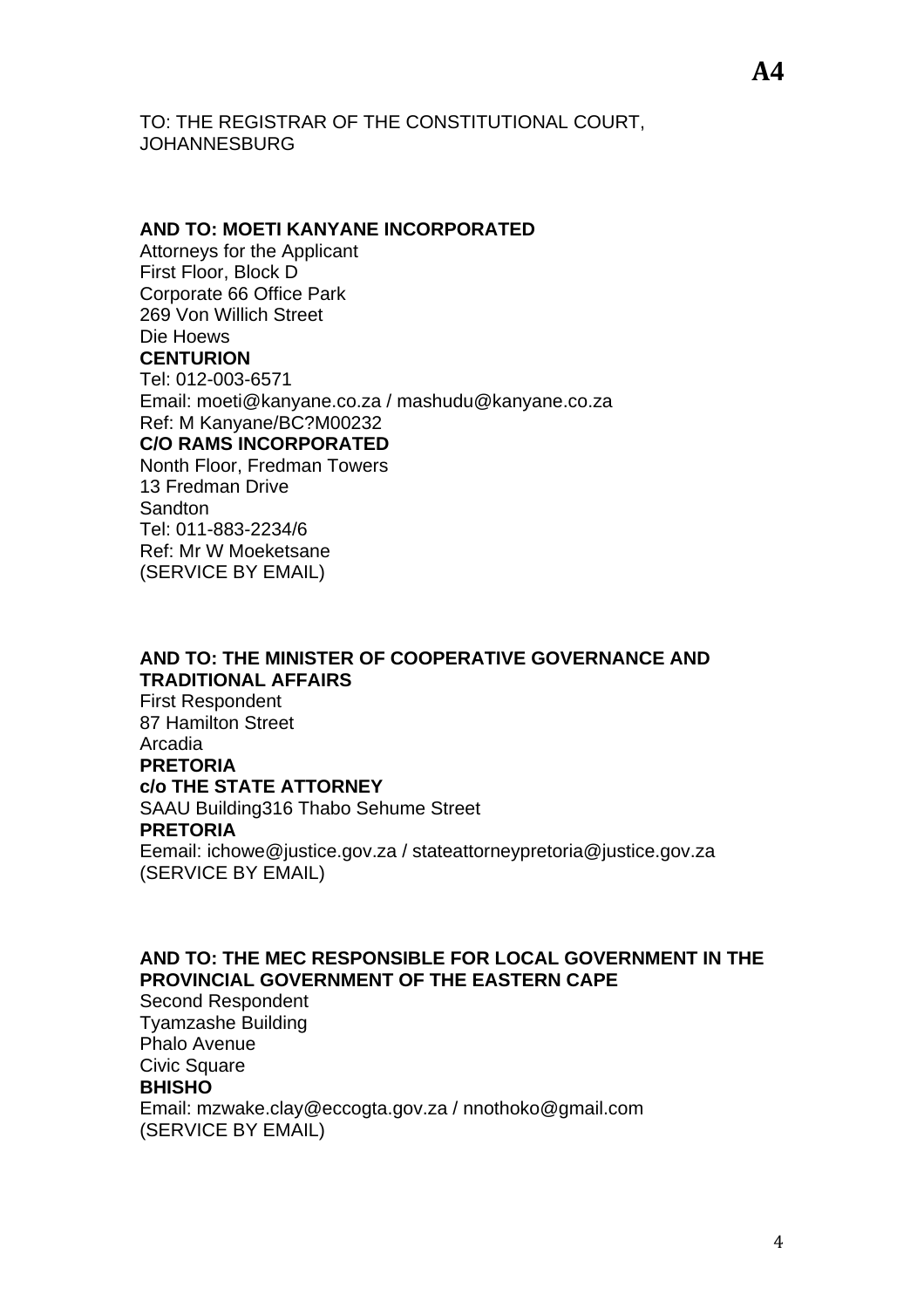#### **AND TO: THE MEC RESPONSIBLE FOR LOCAL GOVERNMENT IN THE PROVINCIAL GOVERNMENT OF THE FREE STATE**

Third Respondent OR Tambo House, Seventh Floor Cnr St Andrews & Markgraaf Streets **BLOEMFONTEIN** Email: hod@fscogta.gov.za / tembeni.lobe@fscogta.gov.za / lesleyk@fscogta.gov.za (SERVICE BY EMAIL)

#### **AND TO: THE MEC RESPONSIBLE FOR LOCAL GOVERNMENT IN THE PROVINCIAL GOVERNMENT OF GAUTENG**

Fourth Respondent 37 Pixley ka Isaka Seme Street **Marshalltown** 

#### **JOHANNESBURG**

Email: quinton.kuhn@gauteng.gov.za / fred.mokoko@gauteng.gov.za / zukiswa.ncunyana@gauteng.gov.za / simon.masisi-letele@gauteng.gov.za / anthony.moonsamy@gauteng.gov.za (SERVICE BY EMAIL)

#### **AND TO: THE MEC RESPONSIBLE FOR LOCAL GOVERNMENT IN THE PROVINCIAL GOVERNMENT OF KWAZULU-NATAL**

Fifth Respondent 30 Langalibalele Street **PIETERMARITZBURG**

Email: lelani.vandenberg@kzncogta.gov.za / kerry.turner@kzncogta.gov.za / nokwanda.mchunu@kzncogta.gov.za / sanele.zondi@kzncogta.gov.za (SERVICE BY EMAIL)

### **AND TO: THE MEC RESPONSIBLE FOR LOCAL GOVERNMENT IN THE PROVINCIAL GOVERNMENT OF LIMPOPO**

Sixth Respondent Hensa Tower Building 28 Market Street

#### **POLOKWANE**

Email: ngobenidd@coghsta.limpopo.gov.za / dumalisile@coghsta.limpopo.gov.za / mathyem@coghsta.limpopo.gov.za (SERVICE BY EMAIL)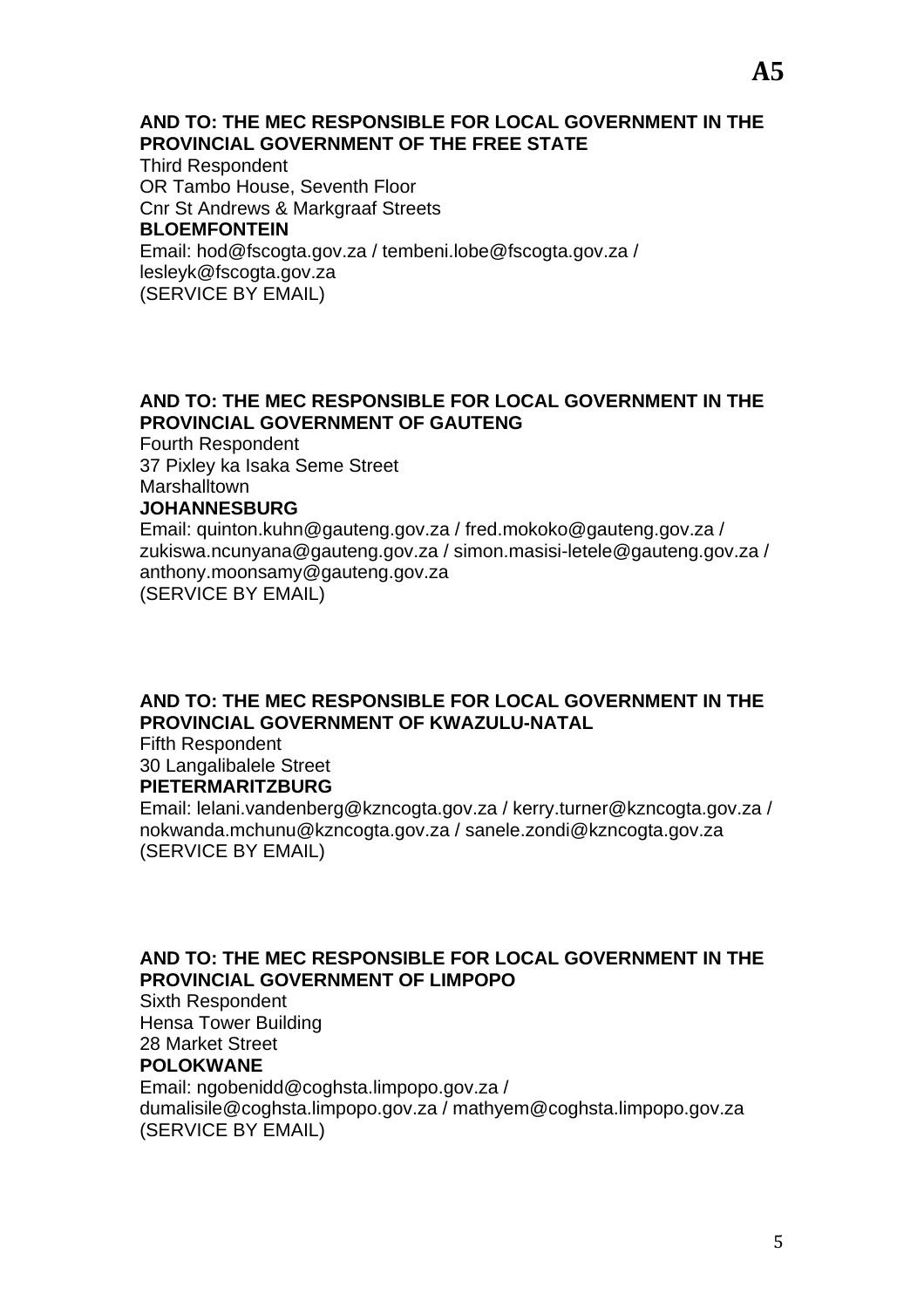#### **AND TO: THE MEC RESPONSIBLE FOR LOCAL GOVERNMENT IN THE PROVINCIAL GOVERNMENT OF MPUMULANGA**

Seventh Respondent Samora Machel Building Ext 2, 7 Overnment Boulevard Riverside Park **MBOMBELA**

Email: lvdwalt@mpg.gov.za / mvdmerwe@mpg.gov.za / sam@mpg.gov.za / skunene@mpg.gov.za / mkhwanazizf@mpg.gov.za (SERVICE BY EMAIL)

### **AND TO: THE MEC RESPONSIBLE FOR LOCAL GOVERNMENT IN THE PROVINCIAL GOVERNMENT OF THE NORTHERN CAPE**

Eighth Respondent JS du Plooy Building 9 Cecil Sussman Street **KIMBERLEY**

Email: bvass@ncpg.gov.za / bslenkoe@ncpg.gov.za / mmadyo@ncpg.gov.za / gbotha@ncpg.gov.za / mmanyeneng@ncpg.gov.za / pseane@ncpg.gov.za (SERVICE BY EMAIL)

#### **AND TO: THE MEC RESPONSIBLE FOR LOCAL GOVERNMENT IN THE PROVINCIAL GOVERNMENT OF NORTH WEST**

Ninth Respondent Telkom Building 2266 Bessemer Street Industrial Site **MAFIKENG** Email: mmotlogelwa@nwpg.gov.za / tlerefolo@nwpg.gov.za (SERVICE BY EMAIL)

#### **AND TO: THE MEC RESPONSIBLE FOR LOCAL GOVERNMENT IN THE PROVINCIAL GOVERNMENT OF THE WESTERN CAPE**

Tenth Respondent 9 Wale Street **CAPE TOWN** Email: graham.paulse@westerncape.gov.za (SERVICE BY EMAIL)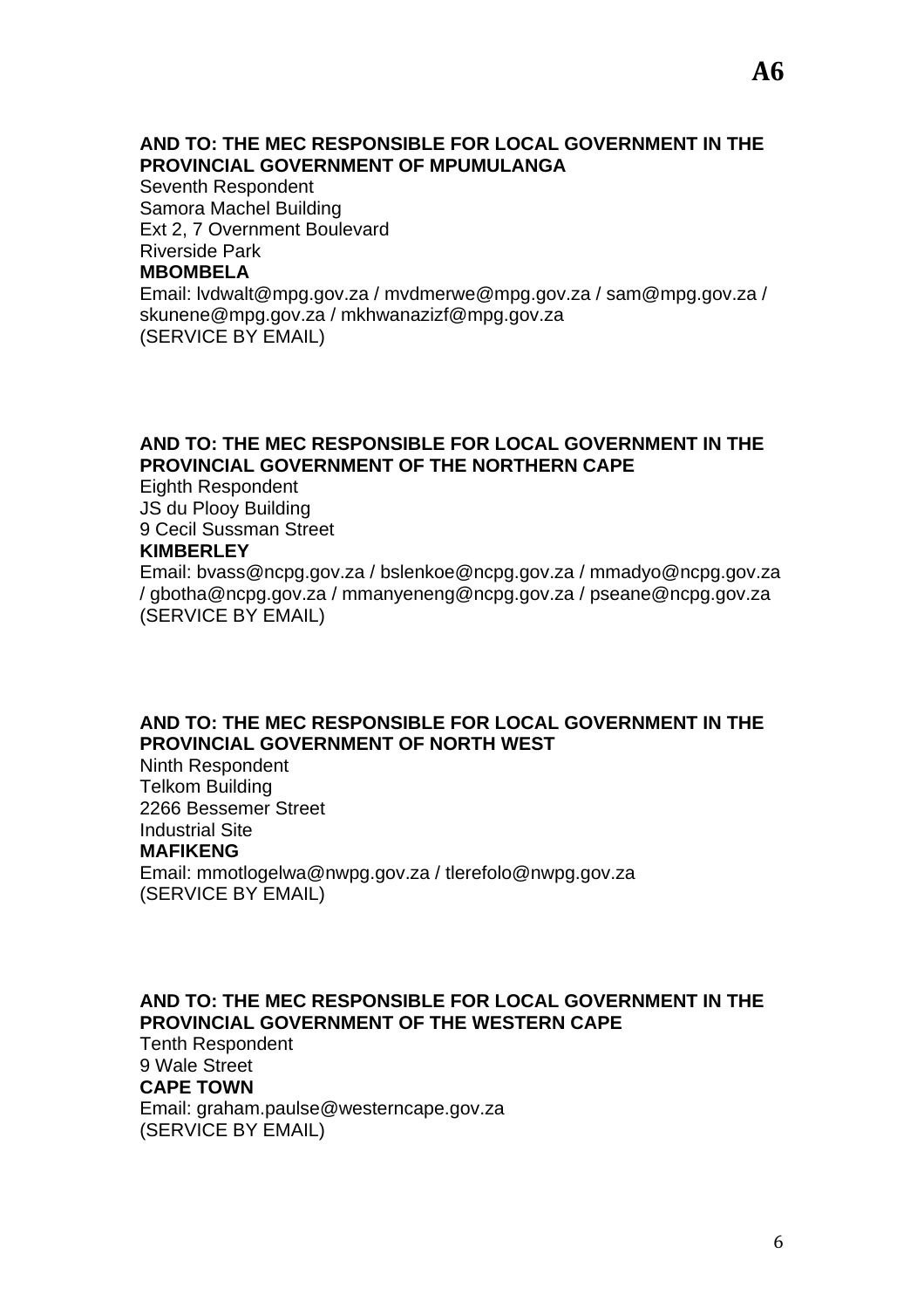### **AND TO: THE SOUTH AFRICAN LOCAL GOVERNMENT ASSOCIATION**

Eleventh Respondent Block B, Corporate Park 175 Corobra Avenue Waterkloof Glen **PRETORIA** Email: ugopichund@salga.org.za (SERVICE BY EMAIL)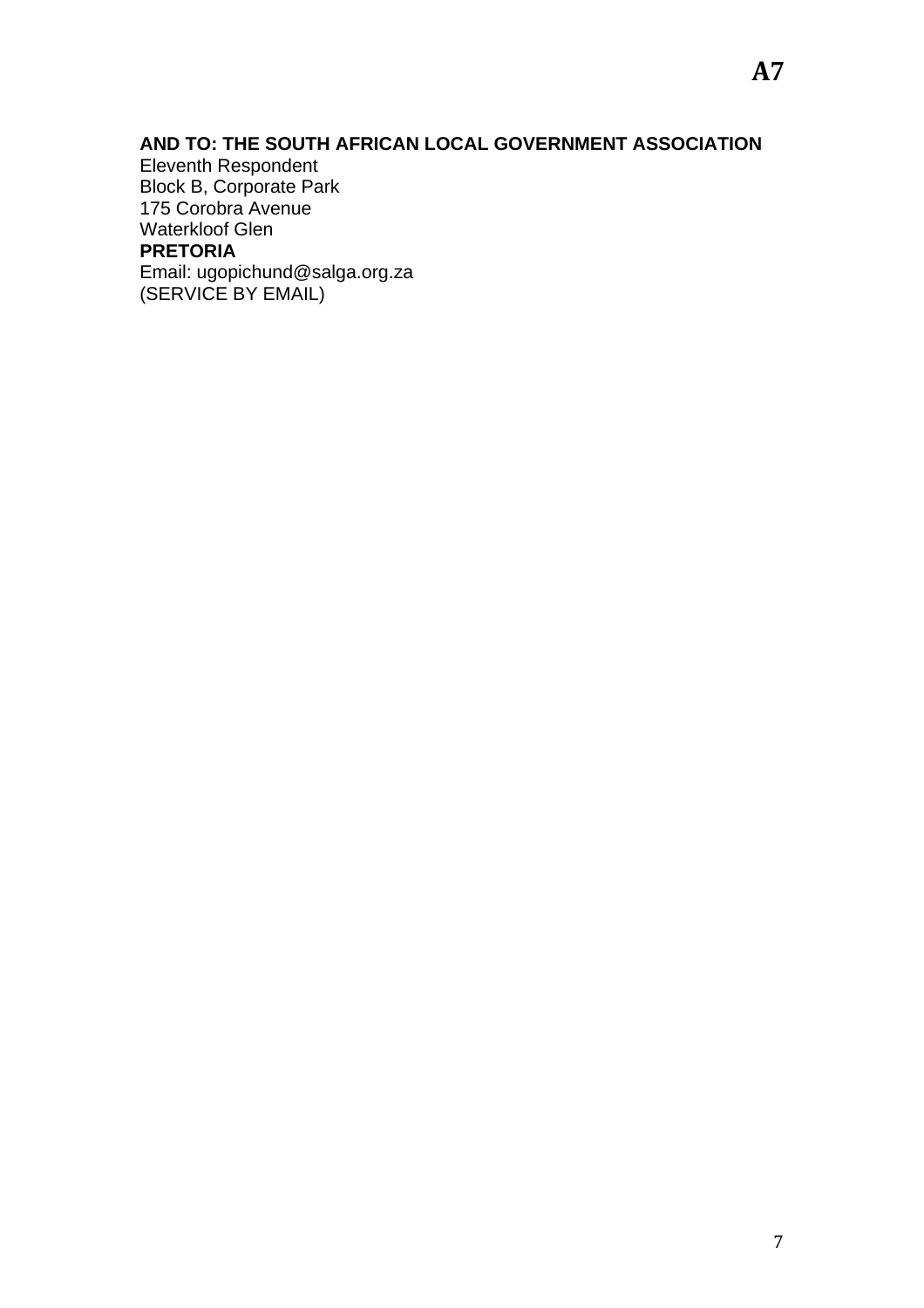# In the Constitutional Court of South Africa

|                                                                                                            | <b>Case CCT 245/21</b>   |
|------------------------------------------------------------------------------------------------------------|--------------------------|
| In the application of:                                                                                     |                          |
| <b>Makana Independent New Deal (MIND)</b>                                                                  | <b>Intervening Party</b> |
| to intervene as a respondent in the matter between:                                                        |                          |
| <b>ELECTORAL COMMISSION OF SOUTH AFRICA</b>                                                                | Applicant                |
| and                                                                                                        |                          |
| <b>MINISTER OF COOPERATIVE GOVERNANCE</b><br><b>AND TRADITIONAL AFFAIRS</b>                                | <b>First Respondent</b>  |
| <b>MEC RESPONSIBLE FOR LOCAL GOVERNMENT</b><br>IN THE PROVINCIAL GOVERNMENT OF THE<br><b>EASTERN CAPE</b>  | <b>Second Respondent</b> |
| <b>MEC RESPONSIBLE FOR LOCAL GOVERNMENT</b><br>IN THE PROVINCIAL GOVERNMENT OF THE<br><b>FREE STATE</b>    | <b>Third Respondent</b>  |
| <b>MEC RESPONSIBLE FOR LOCAL GOVERNMENT</b><br>IN THE PROVINCIAL GOVERNMENT OF THE<br><b>GAUTENG</b>       | <b>Fourth Respondent</b> |
| <b>MEC RESPONSIBLE FOR LOCAL GOVERNMENT</b><br>IN THE PROVINCIAL GOVERNMENT OF THE<br><b>KWAZULU-NATAL</b> | <b>Fifth Respondent</b>  |
| <b>MEC RESPONSIBLE FOR LOCAL GOVERNMENT</b><br>IN THE PROVINCIAL GOVERNMENT OF THE<br><b>LIMPOPO</b>       | <b>Sixth Respondent</b>  |
| <b>MEC RESPONSIBLE FOR LOCAL GOVERNMENT</b><br>IN THE PROVINCIAL GOVERNMENT OF THE<br><b>MPUMULANGA</b>    | Seventh Respondent       |
| <b>MEC RESPONSIBLE FOR LOCAL GOVERNMENT</b><br>IN THE PROVINCIAL GOVERNMENT OF THE<br><b>NORTHERN CAPE</b> | <b>Eighth Respondent</b> |
| <b>MEC RESPONSIBLE FOR LOCAL GOVERNMENT</b><br>IN THE PROVINCIAL GOVERNMENT OF THE<br><b>NORTH WEST</b>    | <b>Ninth Respondent</b>  |
| <b>MEC RESPONSIBLE FOR LOCAL GOVERNMENT</b><br>IN THE PROVINCIAL GOVERNMENT OF THE                         | <b>Tenth Respondent</b>  |

 $1 \longrightarrow 1$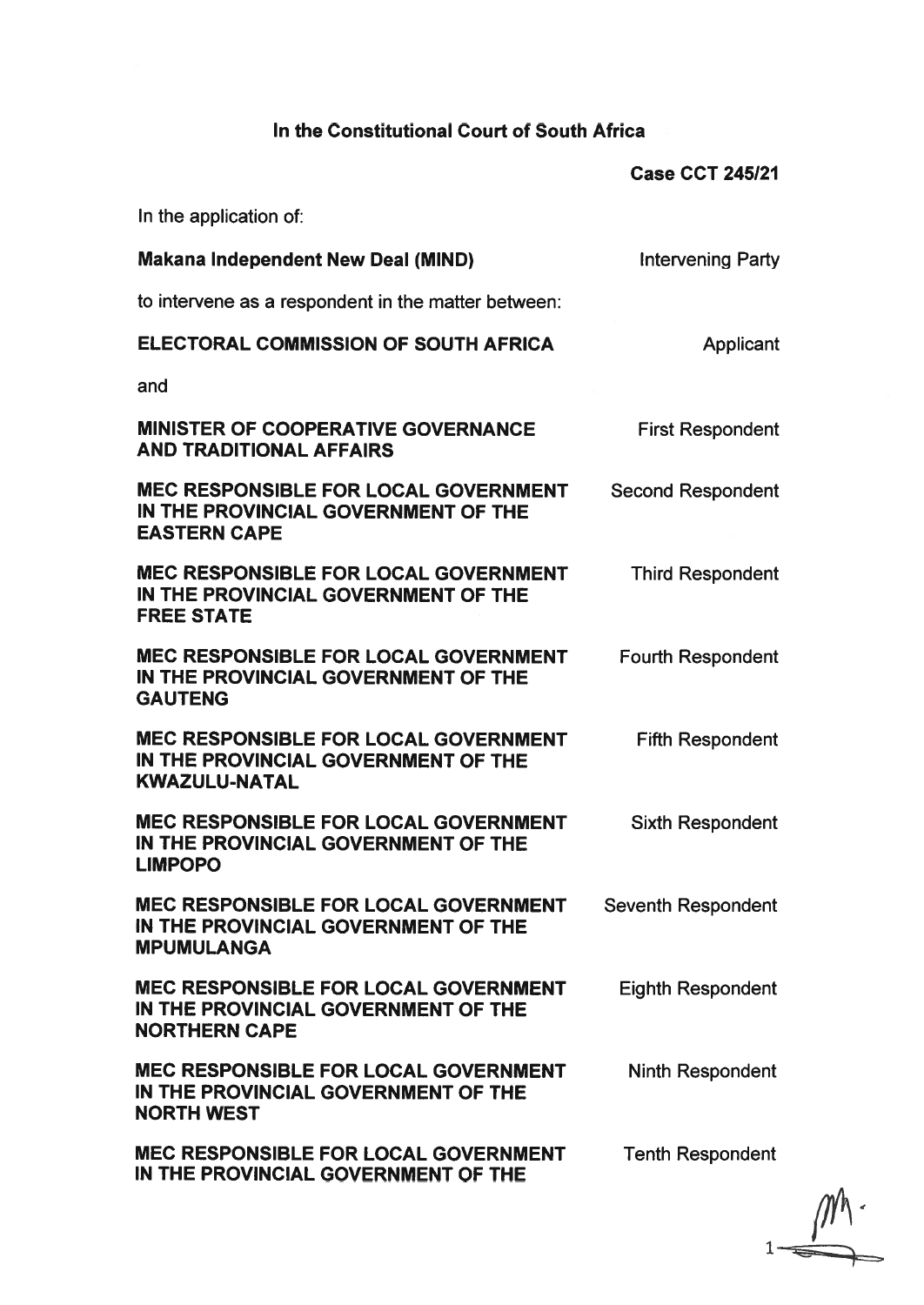#### **WESTERN CAPE**

#### SOUTH AFRICAN LOCAL GOVERNMENT **ASSOCIATION**

**Eleventh Respondent** 

#### **AFFIDAVIT**

I, the undersigned,

#### **PHILIP MACHANICK**

declare under oath that:

- $\mathbf{1}$ I am an adult male resident of Makhanda in the Makana Local Municipality in the Eastern Cape.
- $2<sub>1</sub>$ I am the leader of the political party Makana Independent New Deal (MIND) registered with the Applicant for purposes of contesting the local government elections in the Makana Local Municipality and therefore have a direct interest and therefore standing to intervene in this matter.
- $3.$ I have contested elections in South Africa and abroad, as well as being a frequent contributor to political debate locally and abroad and hence have broad experience in politics and alternative modes or campaigning.
- $4.$ I am an associate professor at Rhodes University, Makhanda, and hence have sufficient expertise in epidemiology, having published a paper in the field<sup>1</sup> since the Covid-19 pandemic broke out, to interpret expert opinion critically, though I do not claim to be an expert myself.
- $5<sub>1</sub>$ The facts and circumstances as set out in this affidavit fall within my personal knowledge and are to the best of my knowledge both true and

<sup>&</sup>lt;sup>1</sup> Machanick P. Revisiting early-stage COVID-19 strategy options [version 3; peer review: 2 approved]. F1000Research 2021, 9:327 (https://doi.org/10.12688/f1000research.23524.3)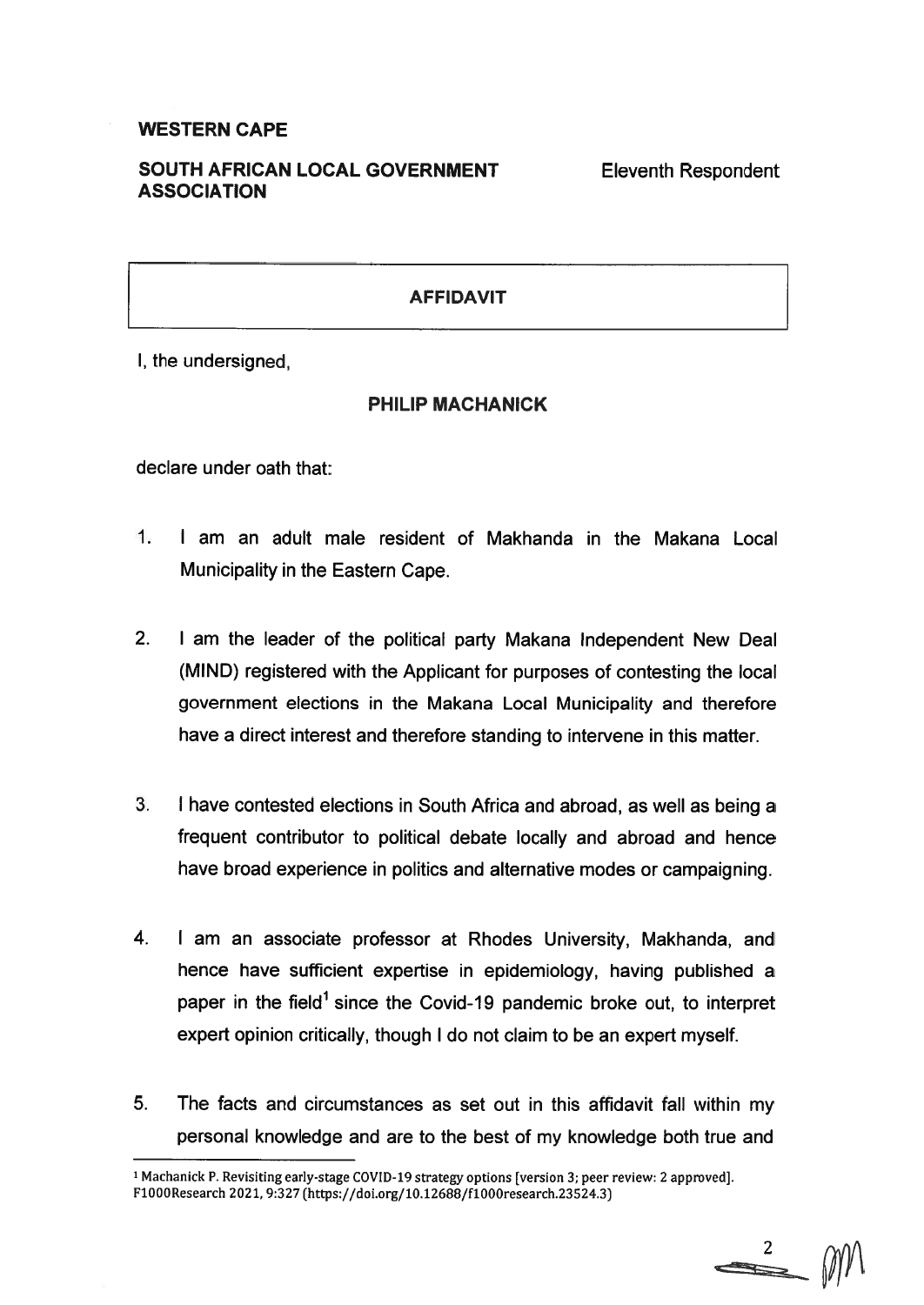correct, except where the context indicates otherwise. Where I answer to legal aspects, I request the indulgence of the Court where I may be in error as the shortness of time and lack of financial resources to employ council require that I rely on my own inexpert legal knowledge.

- $6.$ The two prayers of the Applicant in essence request that this Court either overrule the Constitution (paragraph 13) or that it confirm that it cannot do so but that it allows a grace period to put right the unlawfulness of violating the Constitution (paragraph 14).
- $7<sub>1</sub>$ It is my understanding that this Court has employed the logic of the second prayer in correcting constitutional violations that require legislative redress; the violation in other words is retrospective  $-$  existing legislation is in conflict with the Constitution either in error if it was enacted since the current Constitution was in force or because it was legislated prior to the current constitutional order.
- $8<sub>1</sub>$ In the present circumstances, the Applicant is requesting condonation of a prospective violation: the Applicant admits it is capable of running the election under current circumstances but is advised by the Justice Moseneke report that free and fair elections cannot be held under pandemic conditions (paragraph 9).
- $9<sub>1</sub>$ The argument therefore is for filling a constitutional lacuna: that the Constitution does not allow for such an exceptional event and this Court must therefore apply its mind to varying from the explicit wording of the Constitution while fulfilling its intent.
- 10. The bar to such a ruling must be high and far beyond reasonable doubt as the precedent thereby set cannot be applied willy-nilly to any circumstance where adhering to the Constitution is inconvenient.

 $\Rightarrow$   $\frac{3}{2}$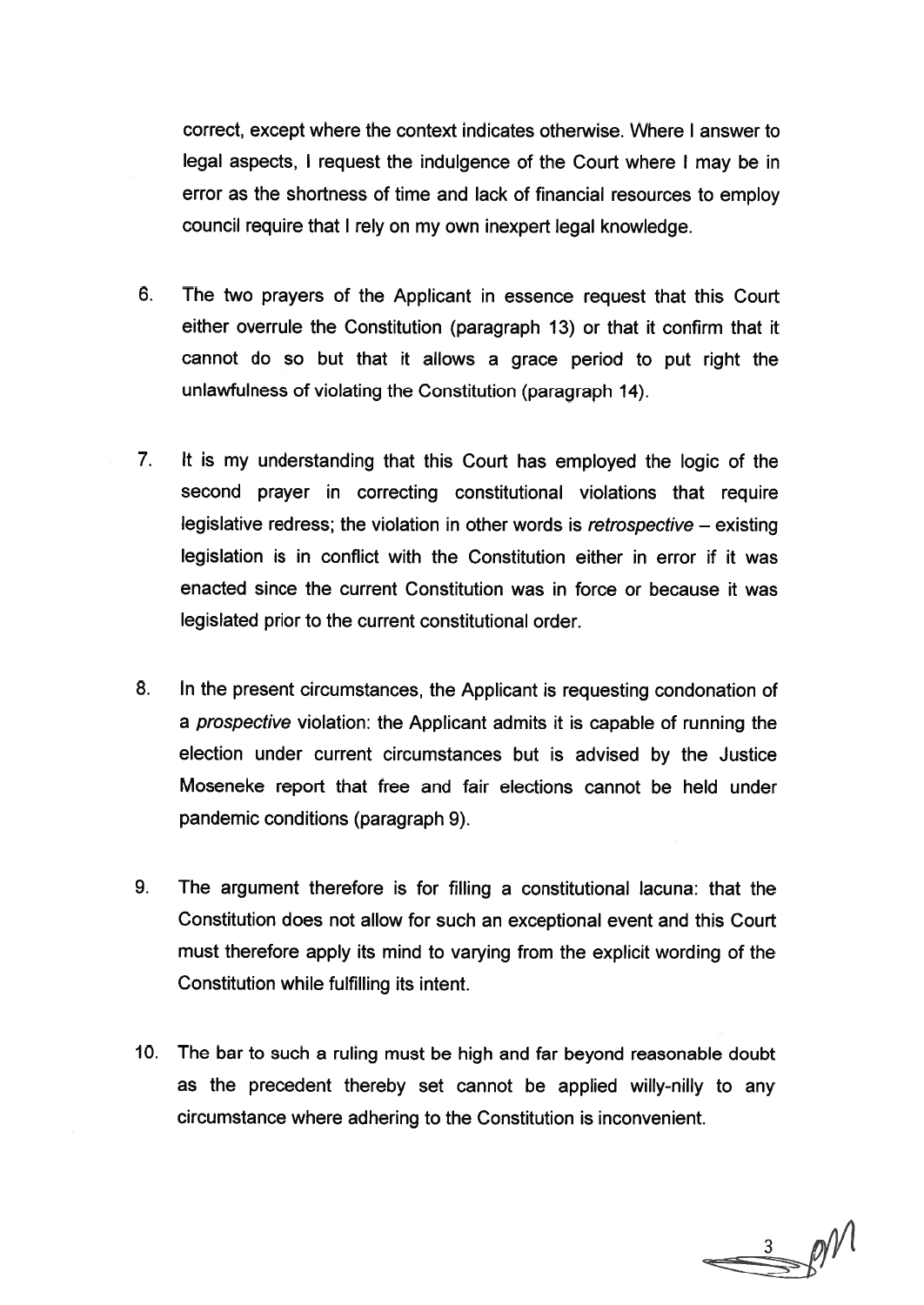- 11. I need not remind this Court of how its recent finding of contempt against a former president [Case CCT 52/21] may have resulted in the extreme inconvenience of massive unrest that caused sadly extensive loss of life, disrupted many lives and caused enormous economic damage<sup>2</sup>. Inconvenience alone therefore cannot be an argument. However I do accept that a balance of rights argument – the right to life versus the right to vote – needs to be applied. However, this argument must be very carefully considered.
- $12.$ In the remainder of this affidavit I set out arguments against delaying the election so the Court may have a full picture of the options open to it.
- 13. My argument relies on one observation: both the Applicant and the Justice Moseneke report on which they relied have incorrectly implicitly assumed that there is either an election campaign, or no political activity.
- 14. If you accept that there is other political activity, then the risks of running an election campaign during a pandemic can be weighed against the risks of those other forms of political activity.
- 15. In the Makana Local Municipality, the Unemployed People's Movement won a judgement on 14 January 2020 to place the municipality under administration [553/2019]. The government has since fought tooth and nail to avoid implementing this judgement, opposing two Section 18 applications to implement it pending appeal.
- 16. In the meantime a city of approximately 100,000 residents suffers water availability at best every second day, numerous sewer leaks and a general breakdown of services.

<sup>&</sup>lt;sup>2</sup> https://www.dailymaverick.co.za/article/2021-07-20-imf-study-suggests-civil-unrest-will-have-asignificant-economic-impact-on-south-africa/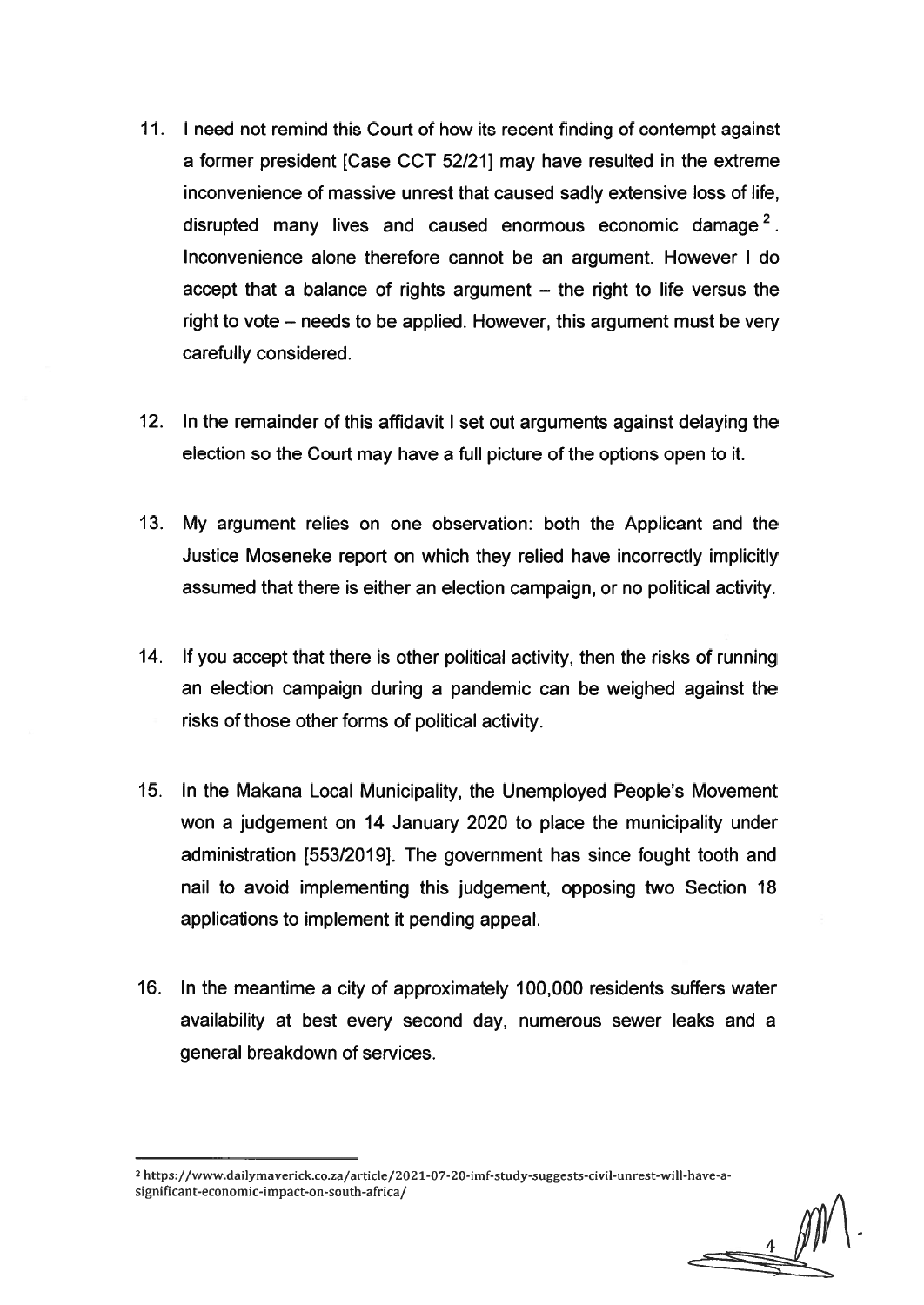- 17. Our experience is not atypical; this Court is I am sure aware of the parlous state of municipal finance. The latest Auditor-General report shows that only 8% of all municipalities had totally unqualified audits<sup>3</sup>.
- 18. Municipal financial dysfunction is part of a broader picture of failed service delivery and collapsing infrastructure.
- 19. Absent elections and given the government's extreme reluctance to accept legal sanction for dysfunction, the only other option for calling government to account is protest. In May and June 2021, our municipality and several others in the Eastern Cape were shut down by protests. These were more disciplined than the July unrest and did not result in significant property damage or looting<sup>4</sup>.
- 20. The unrest of July 2021 has been variously attributed to a number of causes, including the implementation of this Court's contempt judgement against the former president. The full extent of the impact of this unrest could not have been known when the Justice Moseneke report was drafted.
- 21. I do not wish to traverse the reasons for the July 2021 unrest because that is still under investigation and I have no direct experience of that unrest. However I do want to make the point that whoever orchestrated this unrest did so when the hardest-hit provinces, Gauteng and KwaZulu-Natal, were suffering a surge of Covid-19 infections and massive crowds without masking or distancing could only have added to illness and death.
- 22. Political activity does not cease simply because elections are not in progress.

<sup>&</sup>lt;sup>3</sup> Auditor-General of South Africa. 2019-20 Integrated Annual Report, p 79. online:

https://www.agsa.co.za/Reporting/AnnualReport.aspx

<sup>4</sup> http://psam.org.za/news/call-for-urgent-action-after-protests/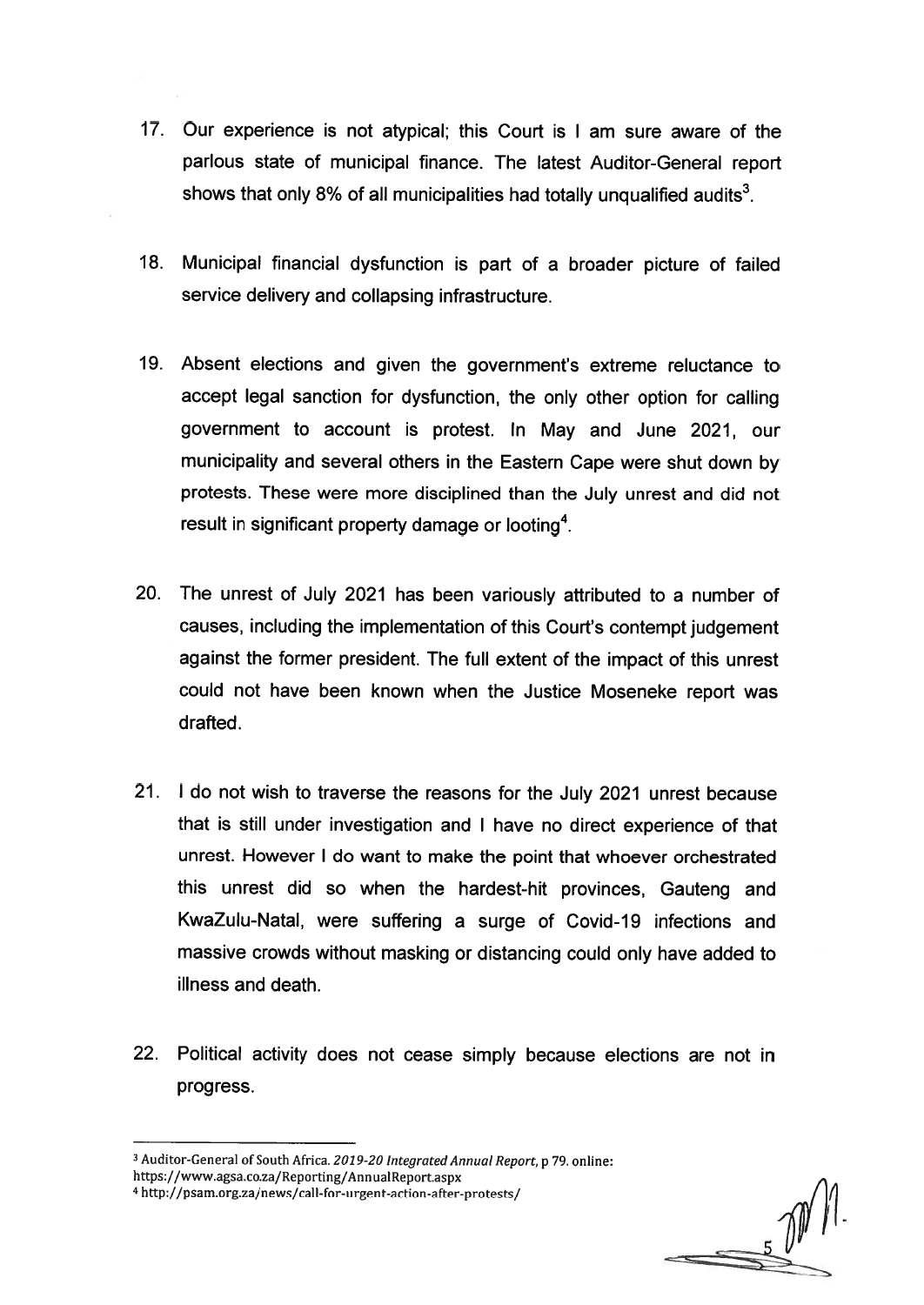- 23. Another example is a rally the EFF held in Phoenix on 5 August 2021. I saw this live on television and news reports confirm my impression that a large number of people were present without masking or distancing<sup>5</sup>.
- 24. Political actors who regard their following as expendable cannon fodder will continue to campaign recklessly even if there is no election.
- 25. Part of the evidence supporting the case for postponement relates to the United States 2020 elections (paragraph 82.4). The Trump campaign is likely to have resulted in numerous infections and deaths through its irresponsible use of mass rallies.
- 26. However, not given in evidence is the fact that the Biden campaign eschewed risky strategies and conducted its campaign largely on social media and by phone canvassing $6 -$  and won.
- 27. As has been illustrated by the rapid mobilising during the July 2021 unrest, social media can reach a lot of people fast.
- 28. Even so in, the South African context, where much of the voting population is data-poor, the limitations of social media campaigning need to be proactively addressed.
- 29. Universities have addressed the problem of data-poor students by negotiating free-data access to academic content; the government could do likewise for political campaigning. Such an approach should include:
	- $29.1$ All political parties and independent candidates should be able to nominate one media web site that is unique to their campaign (i.e., not a general service like YouTube);

 $\implies$ 

<sup>&</sup>lt;sup>5</sup> For example: https://www.iol.co.za/news/politics/watch-eff-descends-on-phoenix-to-protest-overvigilante-killings-a749fb98-bff3-47f8-ab6a-0fa7e08b9dc9

<sup>&</sup>lt;sup>6</sup> This article captures the difference in attitude https://www.politico.com/news/2020/09/14/joe-bidenbubble-coronavirus-412306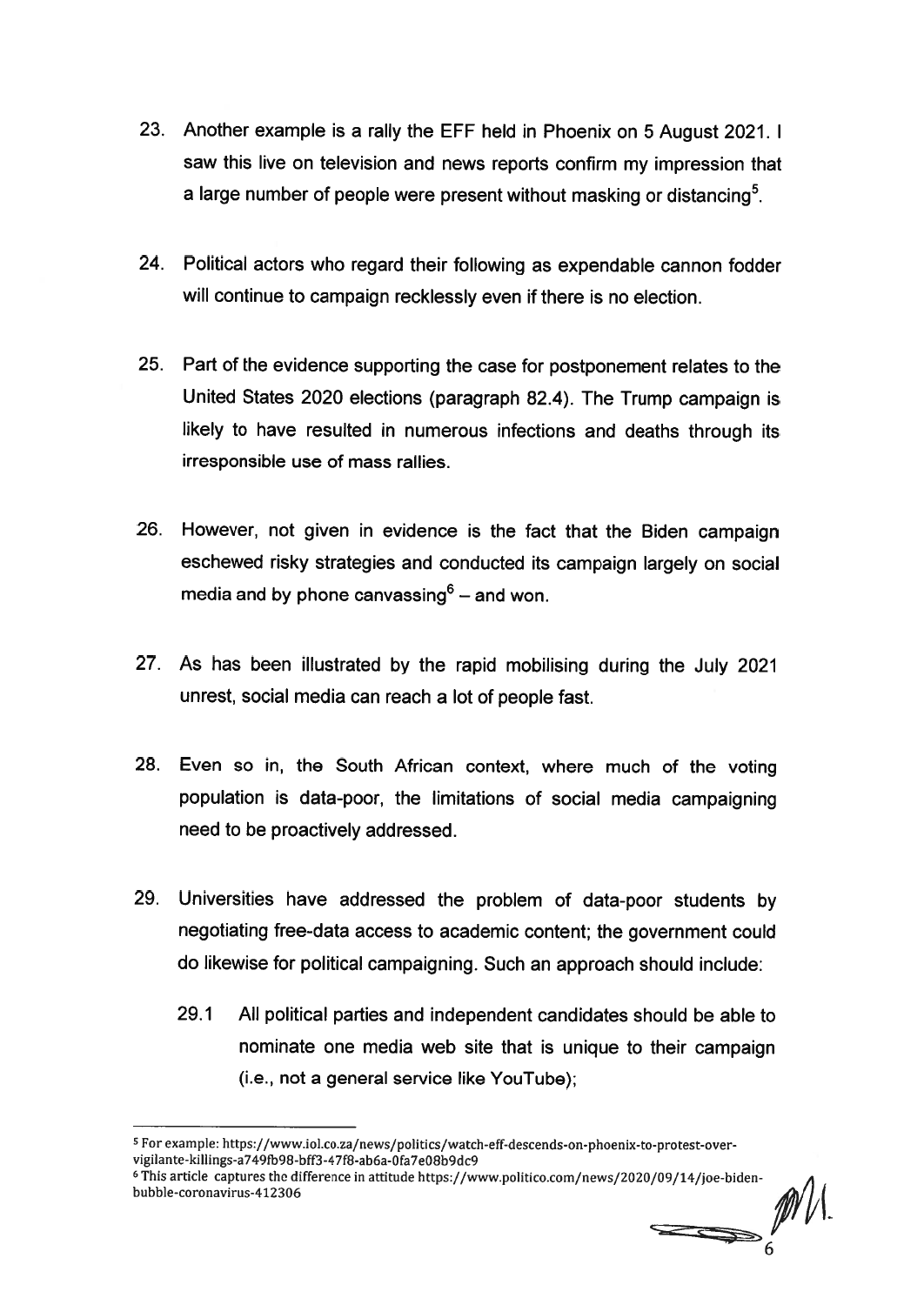- 29.2 All content from that site including live streaming should be free:
- 29.3 Free airtime on regional radio should be offered as an alternative for campaigns that lack the means to set up Internet-based services.
- 30. In the context of an election, the Applicant is in a position to sanction any parties that do not campaign according to the rules through the Electoral Code of Conduct even to the extent of having their votes invalidated<sup>7</sup>. wild protest actions, while theoretically also subject to the law can be very hard to control as we saw in July.
- 31. The Applicant can amend the Electoral Code of Conduct to make explicit that campaigning in violation of Covid-19 safety regulations as applicable at the time can result in extreme sanctions including but not limited to invalidating their votes.
- 32. Whatever views one may have on the mode of protest, the motivation of political actors who stoked up the July unrest or the ostensible causes. the parlous state of municipal dysfunction is fertile ground for further unrest.
- 33. The form of sanction that applies during an election cannot control unrest outside of an election period. The need to comply with the Electoral Code of Conduct, as amended to ensure Covid-19 safety, will force campaigns not only to comply but gives them an incentive to educate their campaign teams on Covid-19 safety.
- 34. It is unfortunate that the Applicant did not hold a general registration weekend (paragraph 98.5.7). However, any eligible voter is entitled to register at any time and a registration weekend is a convenience, not a legal requirement.

 $\mu$  | |  $\pm$ 

<sup>7</sup> https://www.elections.org.za/pw/Parties-And-Candidates/The-Electoral-Code-Of-Conduct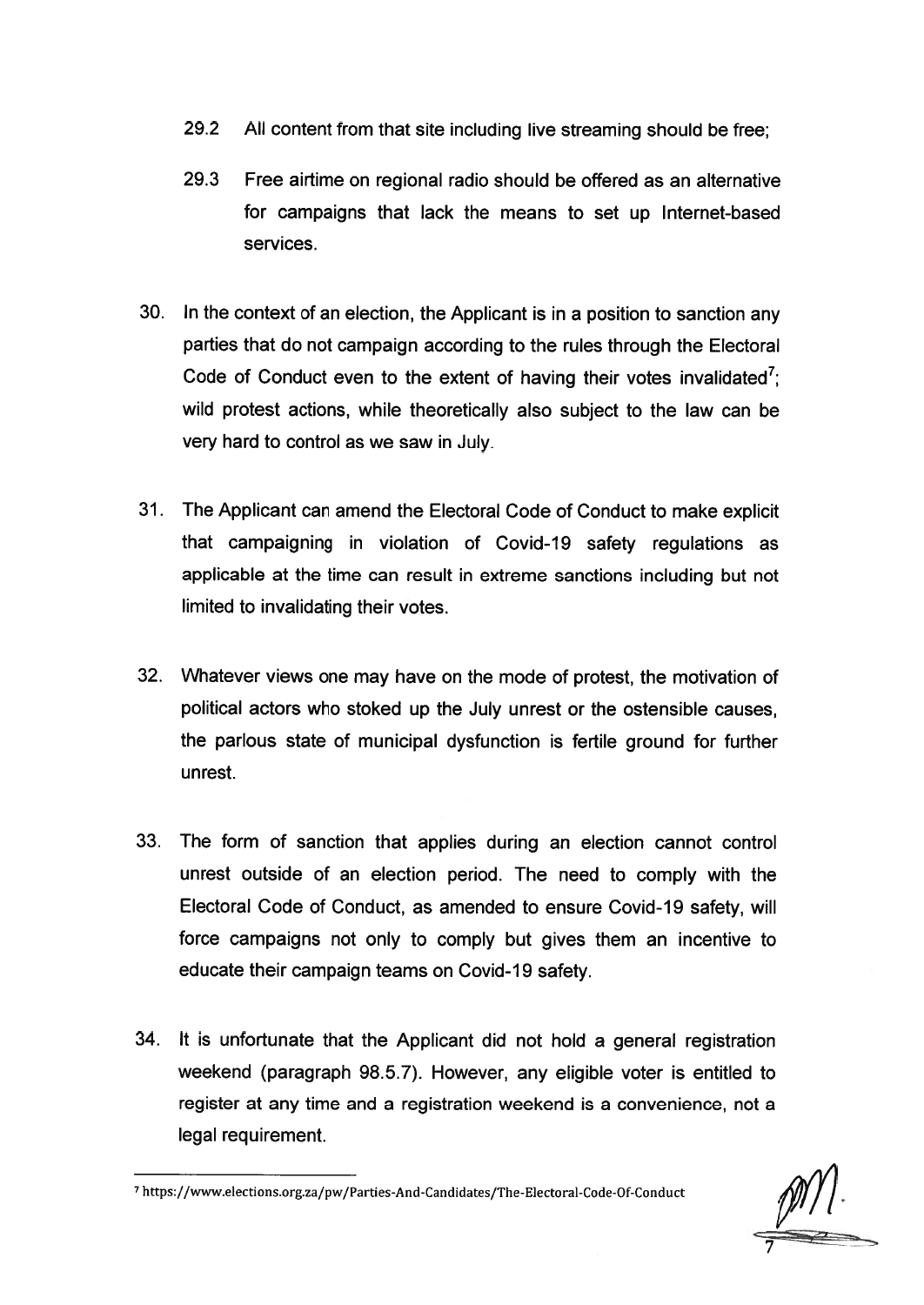- 35. It is a puzzle to me that all high schools do not offer those who turn 18 in that school year the opportunity to register at the very start of the academic year. This is a step that the Applicant can and should implement in future, to preclude any event disrupting registration of the biggest group of new voters.
- 36. I agree that the more people are vaccinated, the lower the overall risk (paragraph 72). However that has to be weighed against the risk of undisciplined protests if the normal political process is stalled, a factor not taken into account at all in the application.
- 37. The view that we will be somewhere near herd immunity ("community") immunity" – paragraph 82.3.2) by the end of February is optimistic. The latest research on the delta variant suggests that the herd immunity level could be as high as 85% of the population<sup>8</sup>. So another major wave of infections early in 2022 cannot be ruled out.
- 38. I note also that the experts consulted for the Justice Moseneke report do not agree; Prof Abdool Karim (report paragraph 288) is of the view that October 2021 will be better than February 2022: I strongly recommend that the Court weight his views highly as he is the country's top expert on the pandemic.
- 39. The Applicant has not adequately considered mitigation measures to minimise the risk of spread. These include but are not limited to:
	- 39.1 Prioritising public-facing election staff for vaccination, ideally ensuring that the final dose is at least two weeks before the  $e$ lection<sup>9</sup>:

 $\frac{1}{8}$ 

<sup>&</sup>lt;sup>8</sup> Burki TK. Lifting of COVID-19 restrictions in the UK and the Delta variant. The Lancet Respiratory Medicine. 2021 Jul 12. Online: https://www.thelancet.com/journals/lanres/article/PIIS2213-2600(21)00328-3/fulltext

<sup>9</sup> https://www.cdc.gov/coronavirus/2019-ncov/vaccines/fully-vaccinated.html#vaccinated